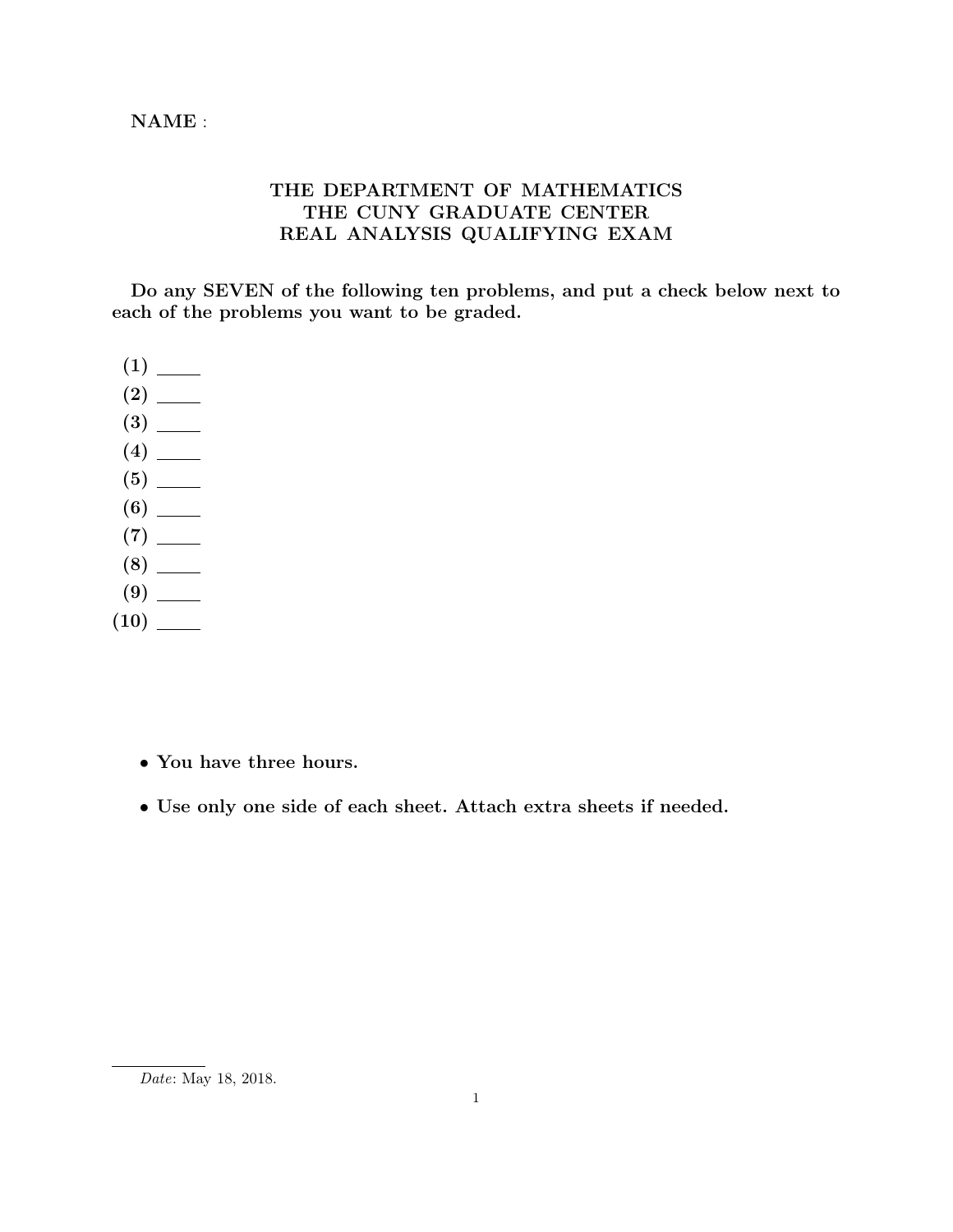(1) For  $n \geq 1$ , define  $f_n : [0,1] \to \mathbb{R}$  by  $f_n(x) = \frac{n \sin(x)}{1 + \sqrt{x}n^2} + 2e^{\frac{x}{n}}$ . Find  $\lim_{n\to\infty}\int_0^1$  $f_n(x)dx$ ,

and be sure to justify your answer.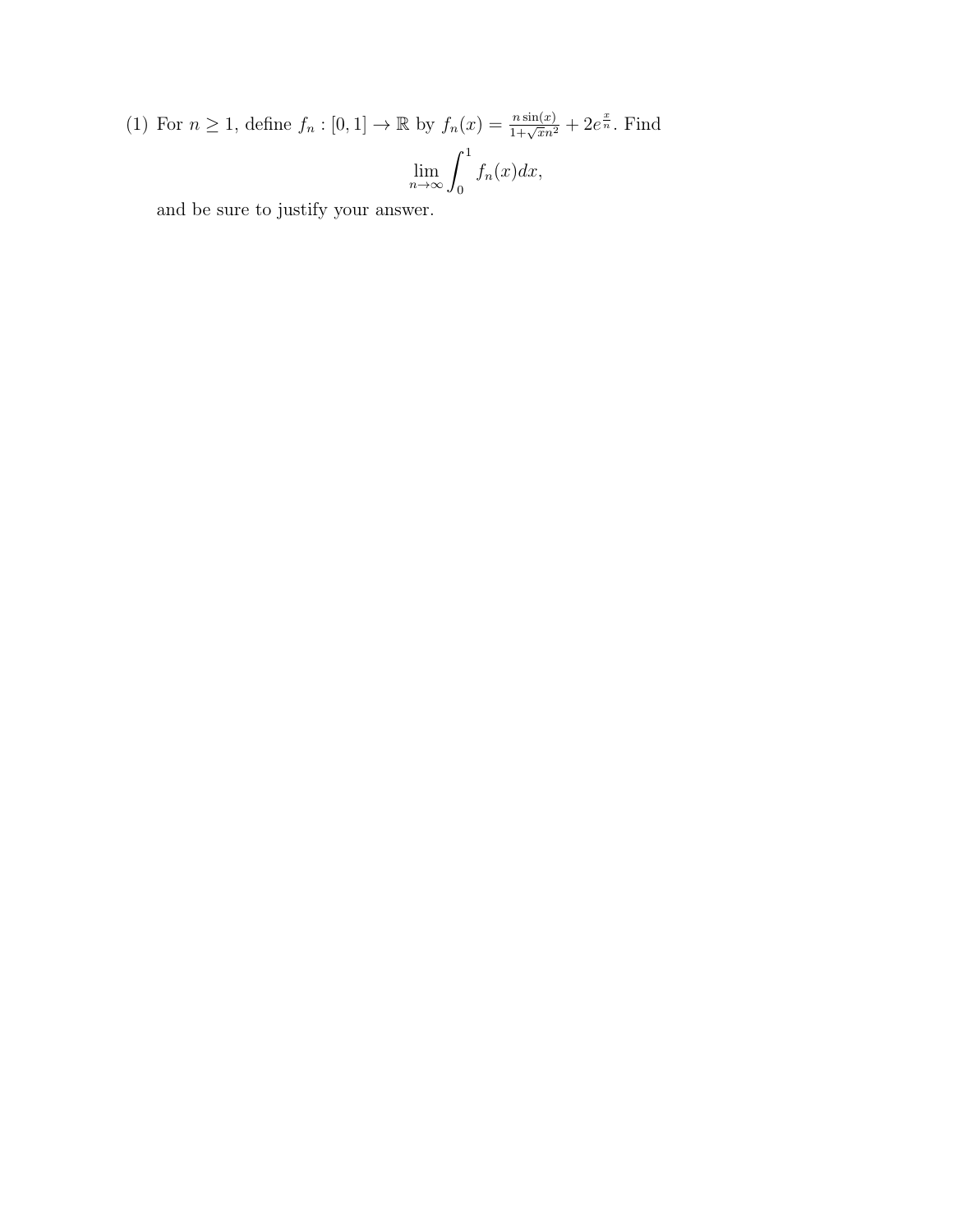(2) Let  $f : [0,1] \to \mathbb{R}$  be an absolutely continuous function. Prove that f is of bounded variation. Does this remain true if  $[0, 1]$  is replaced by  $\mathbb{R}$ ? If so, give a proof, otherwise give a counterexample.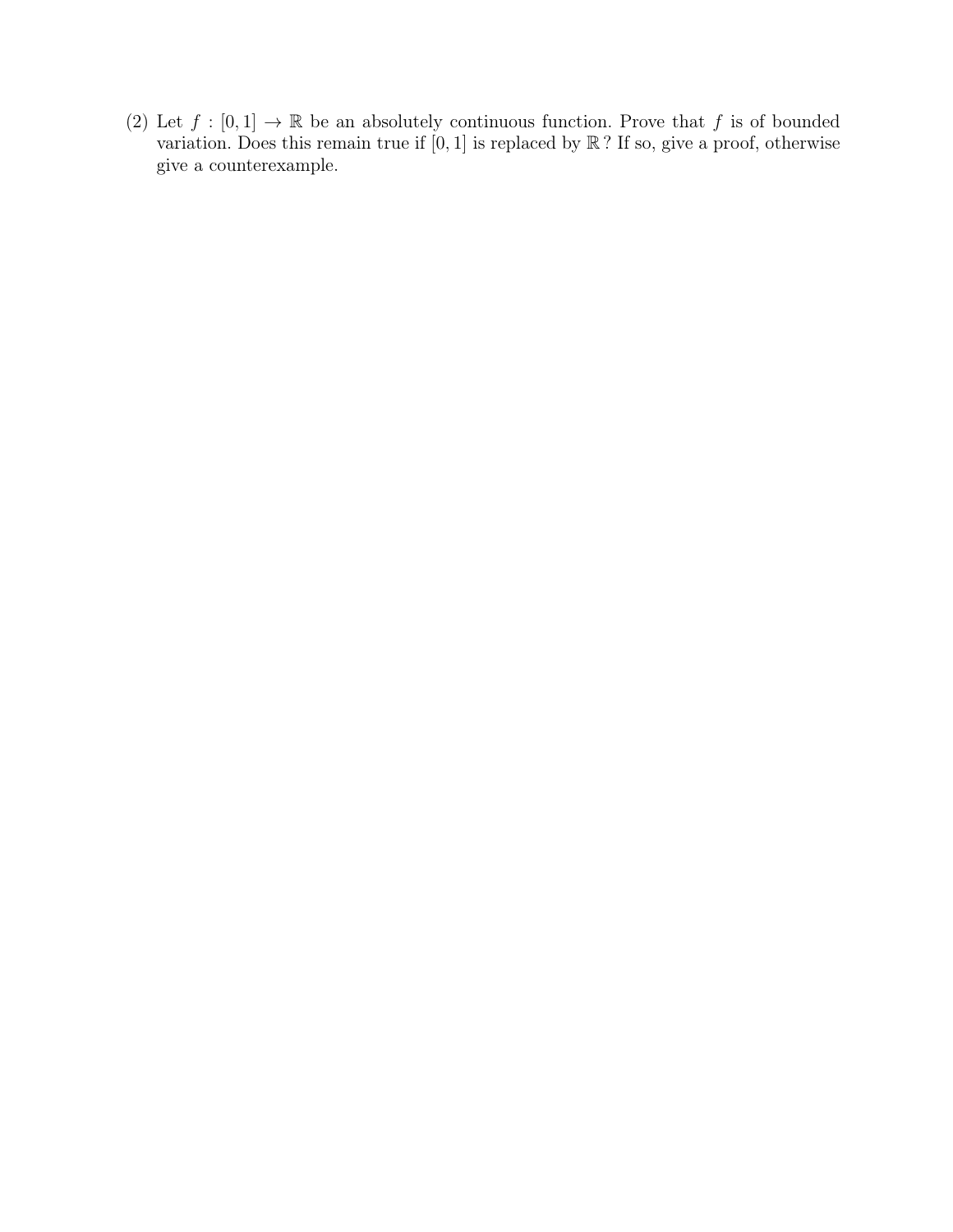(3) Let  $f(x)$  be a real-valued differentiable function defined on  $[1,\infty)$  with  $f(1) = 1$  and  $f'(x) = \frac{1}{x^2 + f^2(x)}$ . Prove that

$$
\lim_{x \to \infty} f(x)
$$

exists and is less than 2.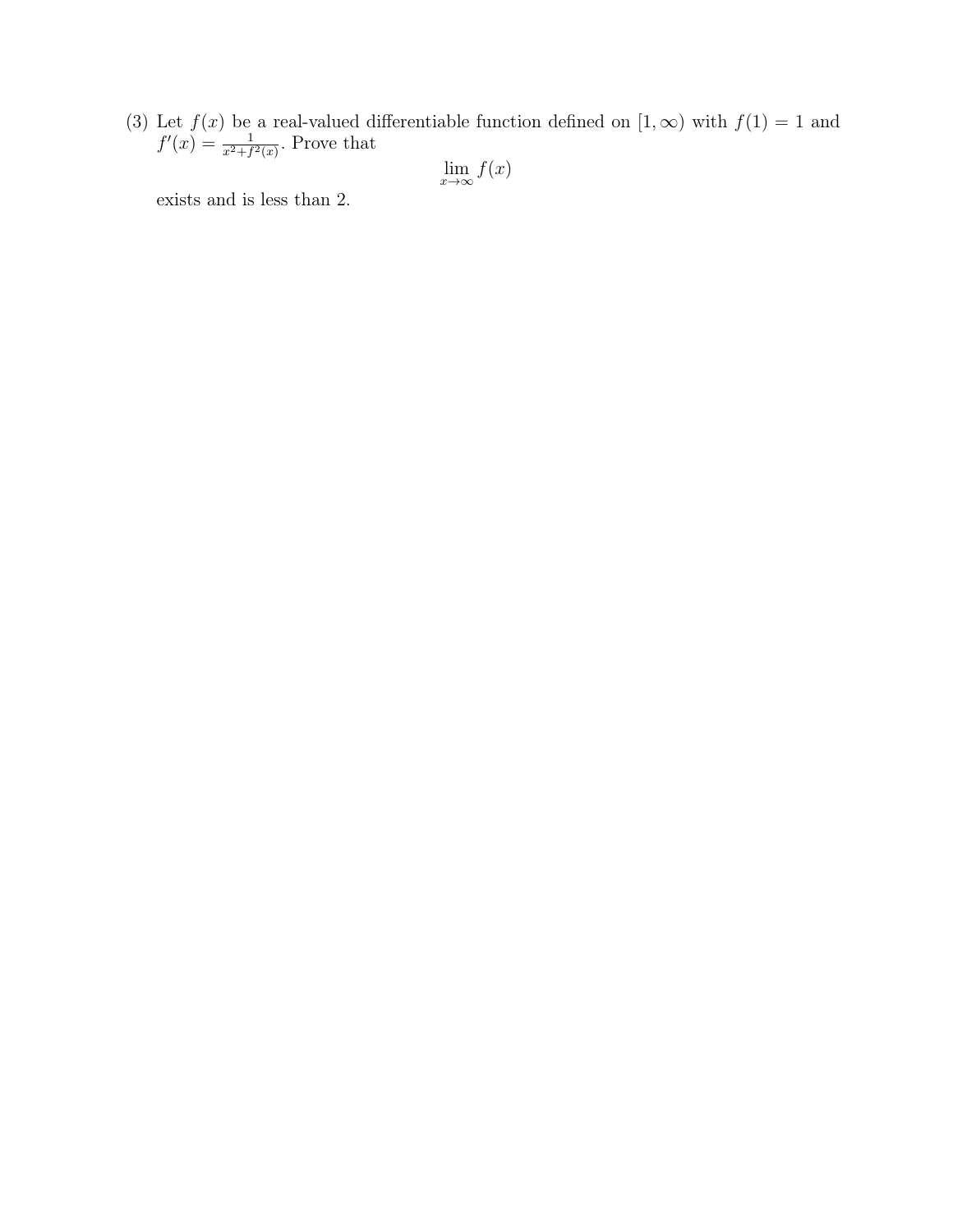(4) Let  $H$  be an infinite dimensional Hilbert space. Prove that (a) any orthonormal sequence  ${u_n}$  converges weakly to 0, and (b) the unit sphere  $S = {u \in H : ||u|| = 1}$  is dense in the unit ball  $B = \{u \in H : ||u|| \leq 1\}$  in the weak topology.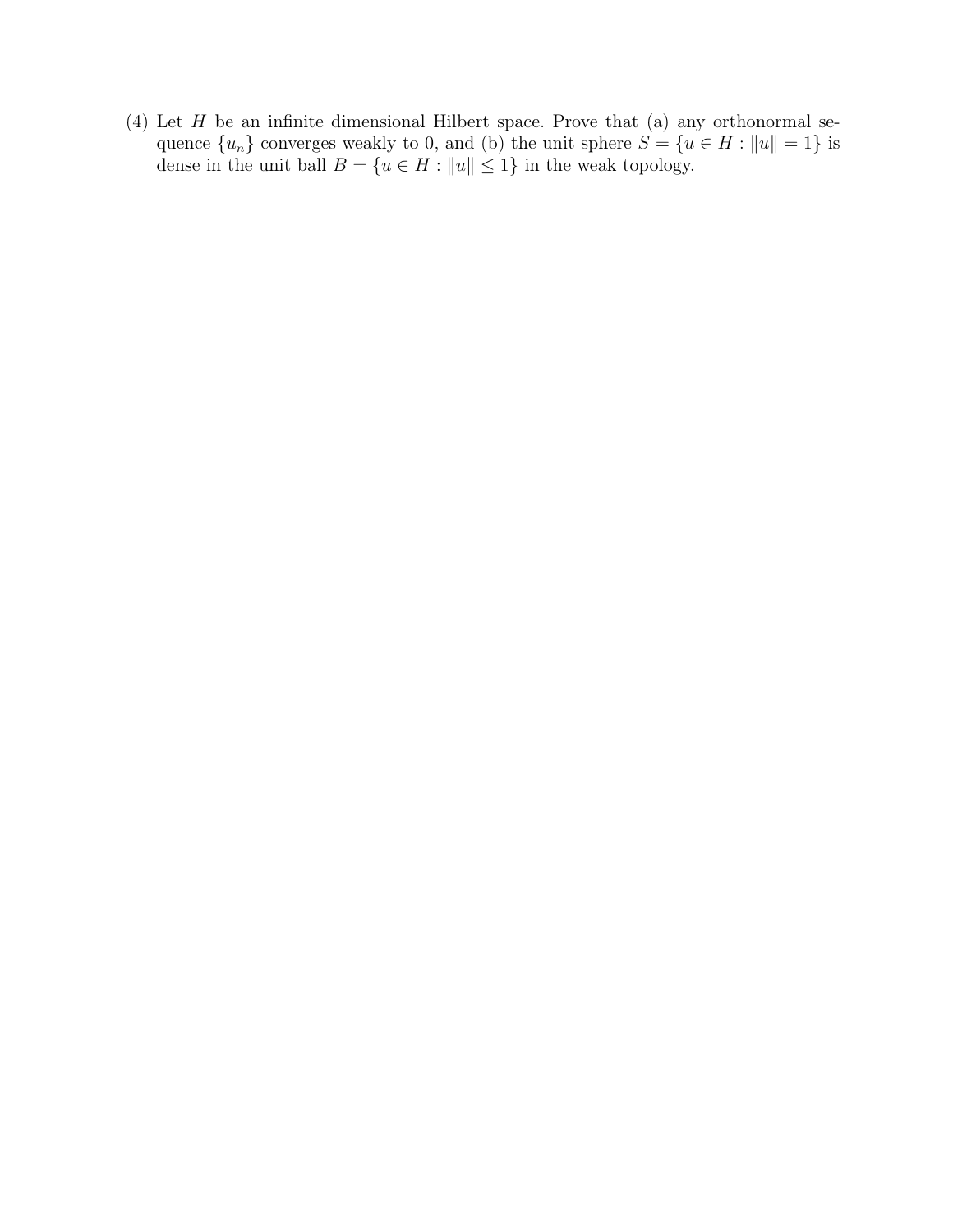(5) Let X be a measure space with (positive) measure  $\mu$ , and  $1 < p < \infty$ , q satisfying  $rac{1}{p} + \frac{1}{q}$  $\frac{1}{q} = 1$ . Suppose  $f \in L^p(X)$  and  $g \in L^q(X)$ . Prove Hölder's inequality, namely,

$$
||fg||_1 \leq ||f||_p ||g||_q,
$$

and show that the equality holds if and only if there are constants  $a$  and  $b$ , not both zero, such that

$$
af^p = bg^q, a.e.
$$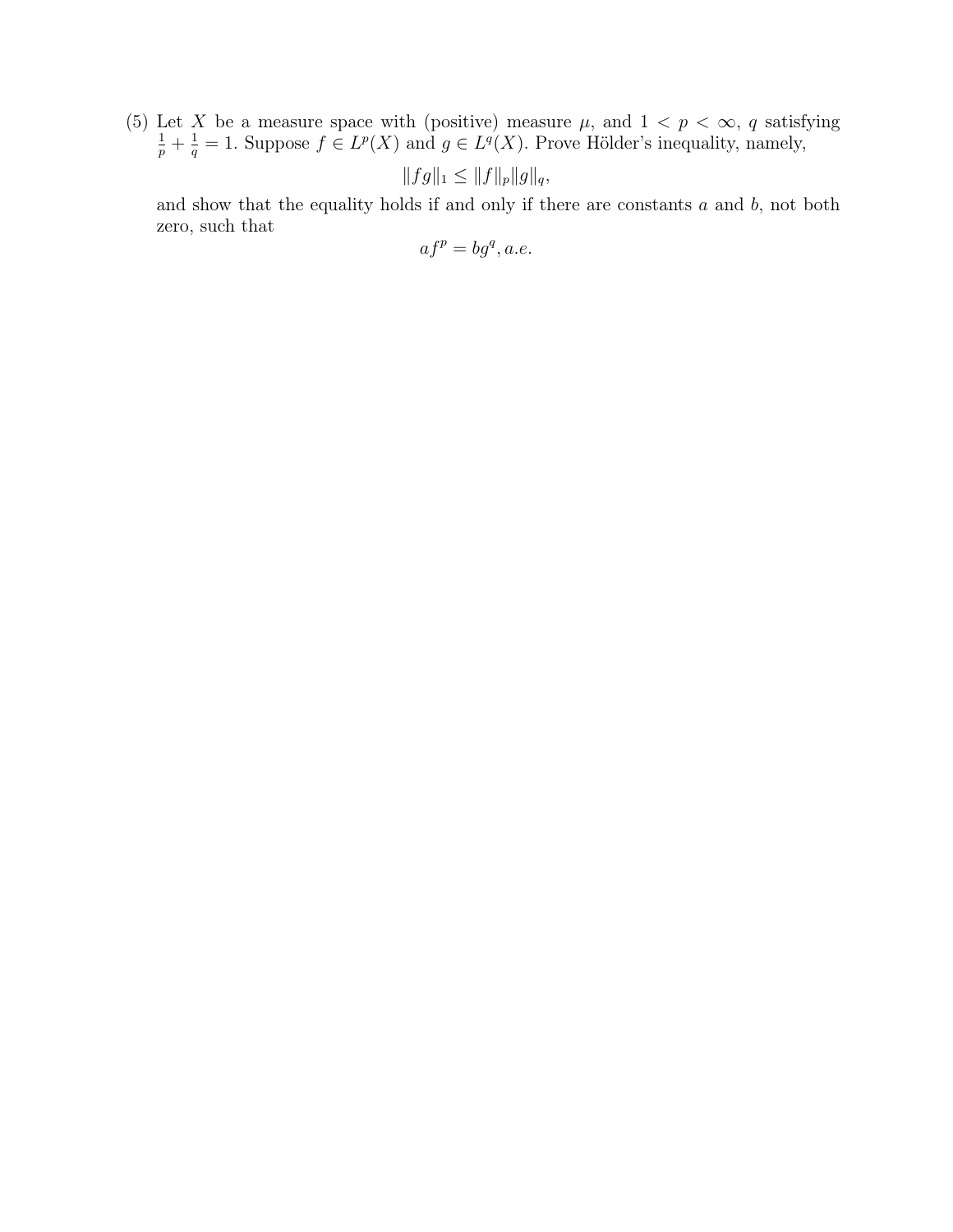(6) Let X be a measure space with (positive) measure  $\mu$ , and  $1 < p < \infty$ , q satisfying  $rac{1}{p} + \frac{1}{q}$  $\frac{1}{q} = 1$ , and  $(L^p)^*$  be the dual space of  $L^p(X)$ . Consider the map  $\phi: L^q(X) \to (L^p)^*$ defined as

$$
\phi(g) = \int_X fg d\mu,
$$

for fixed  $f \in L^p(X)$ . Prove  $\phi$  is an isometry. Does this remain trues if  $p = 1$ ? If so, give a proof, otherwise give a counterexample.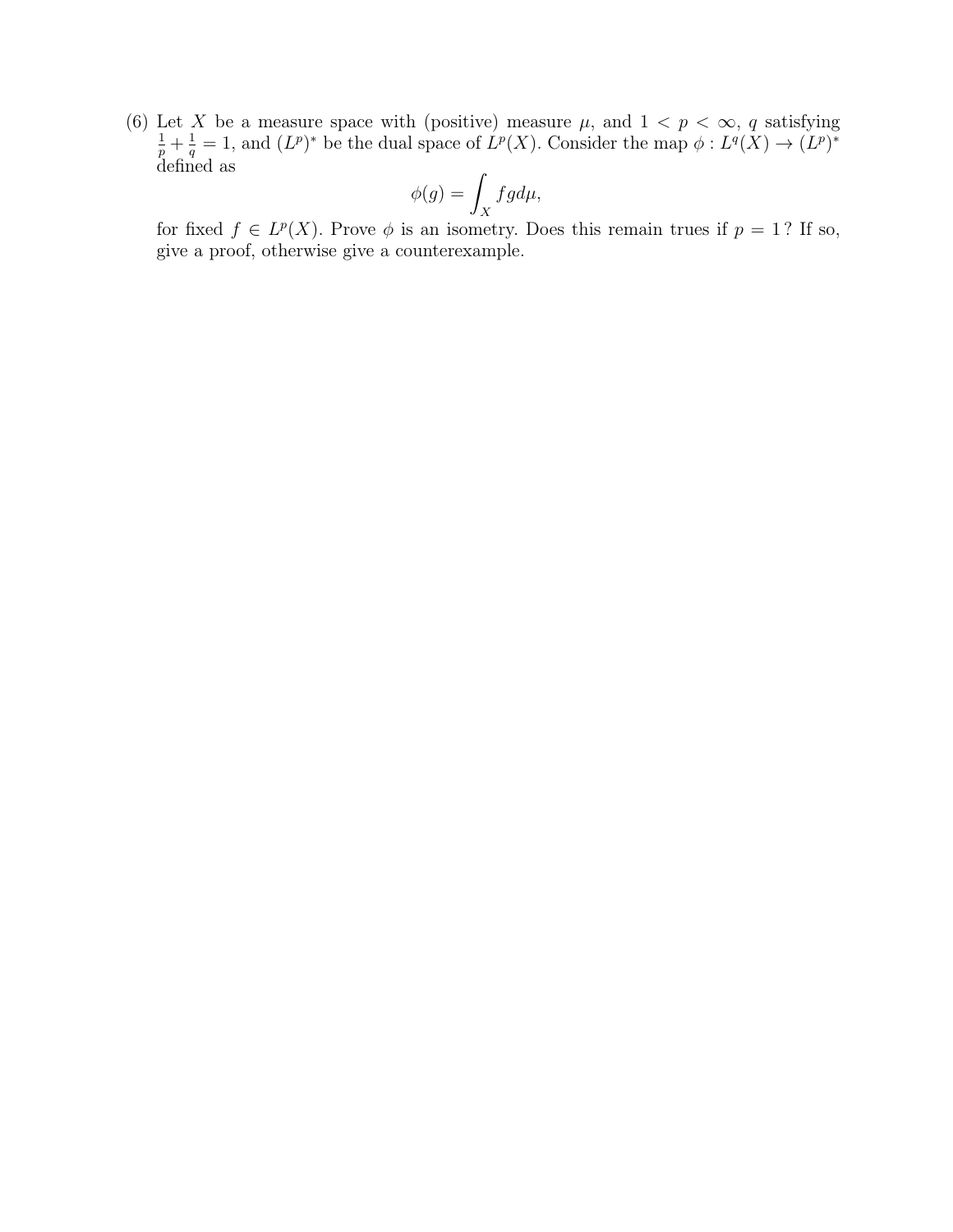(7) (a) Let  $\{f_n\}_{n=1}^{\infty}$  be a sequence of non-negative integrable functions on [0, 1]. If

$$
\int_0^1 f_n^2(x)dx \le \frac{1}{n^3},
$$

prove that  $f_n \to 0$  a.e.;

(b) Show that there exists a sequence  $\{g_n\}_{n=1}^{\infty}$  of non-negative integrable functions on  $[0, 1]$  with

$$
\lim_{n \to \infty} \int_0^1 g_n^2(x) dx = 0,
$$

but the sequence does not converge to 0 a.e..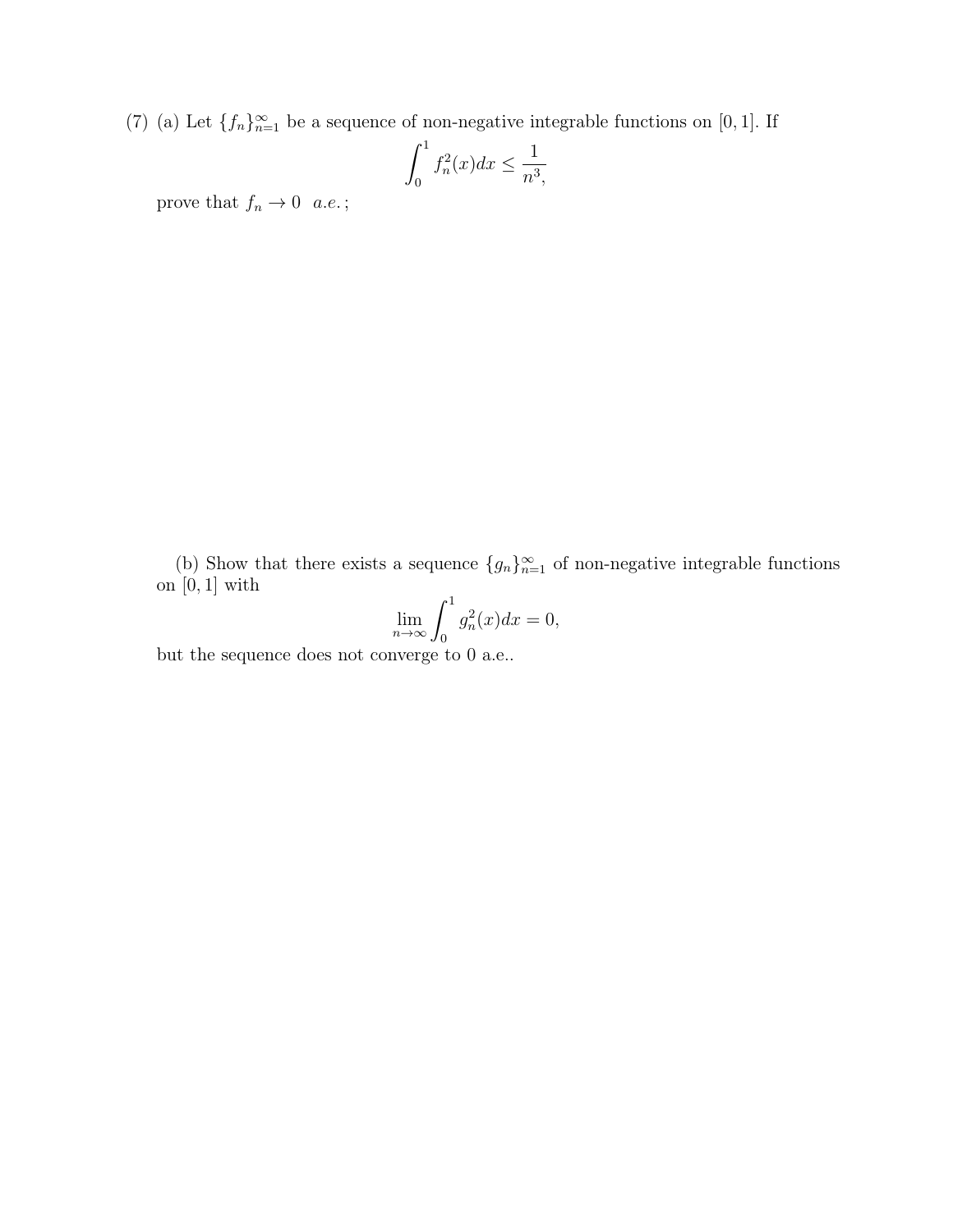(8) Let X be a metric space and  $C(X)$  be the space of continuous functions on X, and  ${f_n}$  a sequence in  $C(X)$  that converges uniformly on X to some  $f \in C(X)$ . Show that  ${f_n}$  is equicontinuous.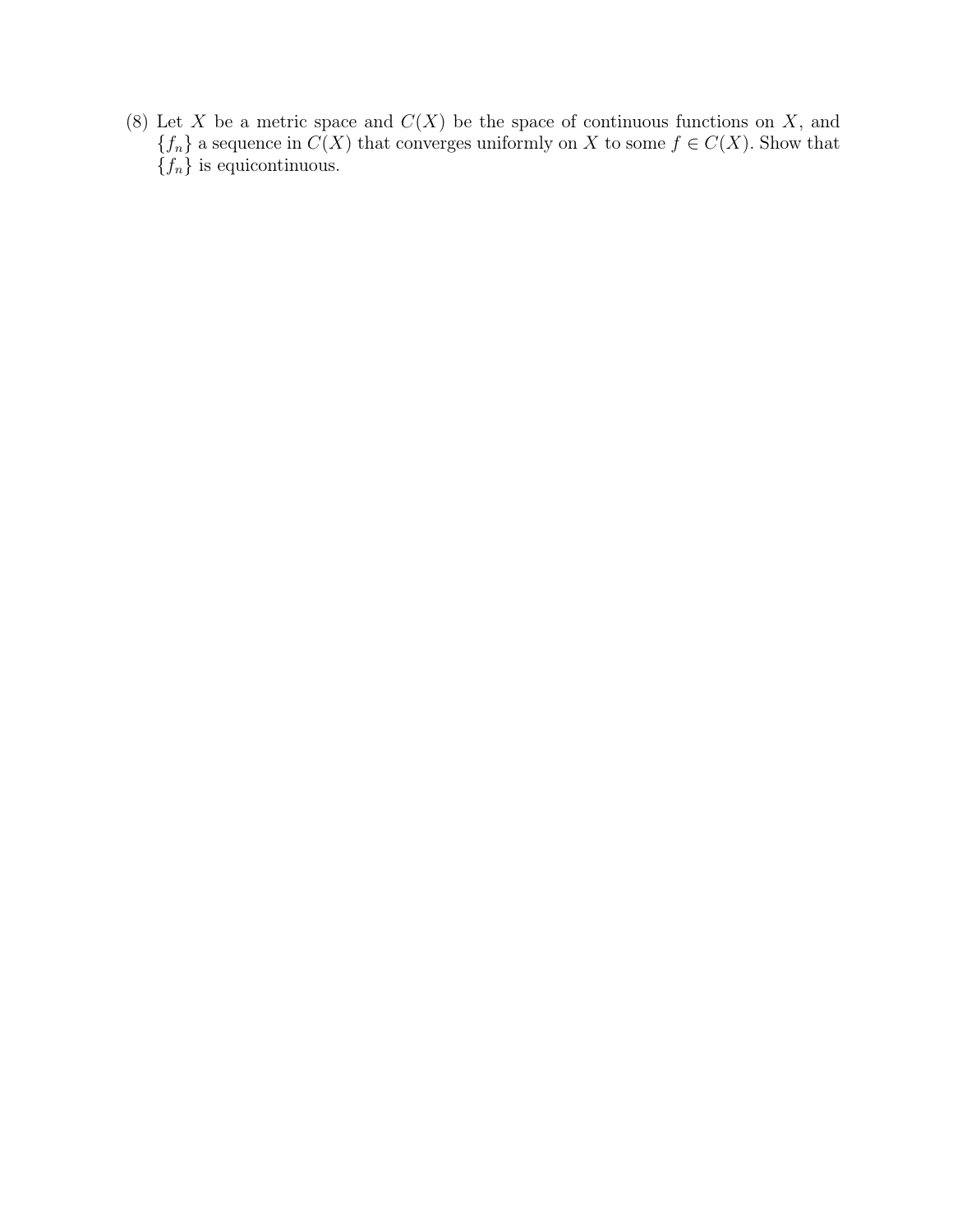(9) Let  $\{A_n\}$  be a sequence of disjoint measurable subsets of  $[0,1]$  and  $[0,1] = \bigcup_{n=1}^{\infty} A_n$ , and let  $B_n$  be a sequence of measurable subsets of  $[0, 1]$  such that

$$
\lim_{n \to \infty} m(B_n \cap A_k) = 0
$$

for each  $k$ . Prove that

$$
\lim_{n \to \infty} m(B_n) = 0.
$$